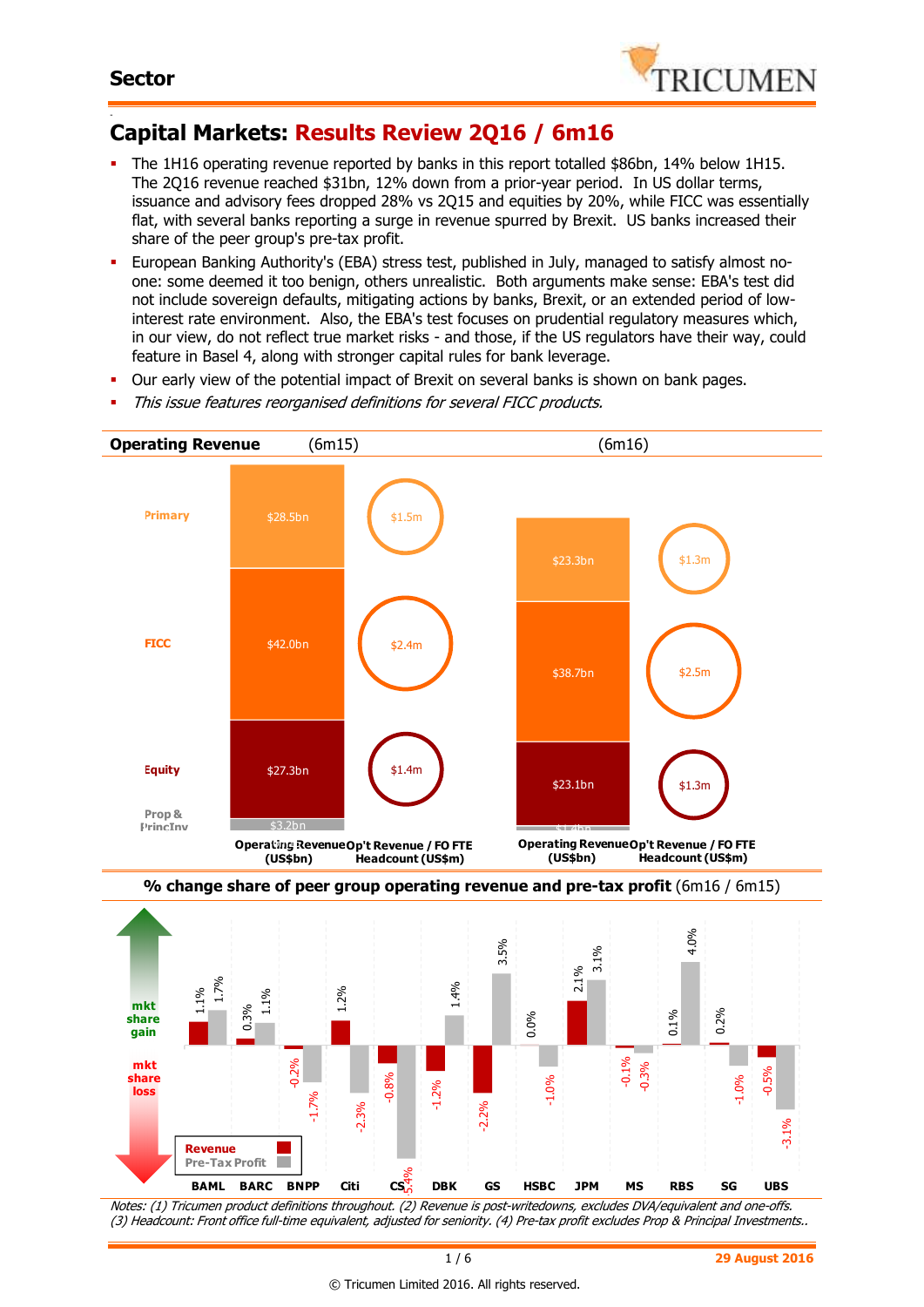

## **Primary issuance & Advisory**

-4.2%

-0.08 -0.06 -0.04

- DCM bond and (especially) loan issuance fees were both weak in 2Q16. Barclays and HSBC grew bond fees and Citi recorded a jump in loan fees; overall, though, the market was flat in bonds and suffered a 25% decline in loans.
- In securitisation, agency trading saw strong flows, but other parts of the MBS market declined versus 2Q15. Issuance was also sharply down across both agency CMO and private-label products. In July, BIS said a 'modest' reduction in capital requirements should be allowed for bonds made up of lower-risk assets; the minimum risk weights could be cut from 15% to 10%.
- ECM fees almost halved versus both 2Q15 and 1H15. In 1H16, EMEA, AMER and APAC all saw 45%+ declines in both volumes and fees, with broad weakness across sectors, including financials, healthcare, industrials and real estate.
- M&A/Advisory weakened slightly in 2Q16. Banks were, however, able to increase fee margins in all main regions, mitigating the sharp decline in volumes. Heathcare, financials and industrials registered steepest falls 1H16/1H15.



Notes: (1) Tricumen product definitions throughout. (2) Revenue is post-writedowns, excludes DVA/equivalent and one-offs. (3) Headcount: Front office full-time equivalent, adjusted for seniority. (4) Pre-tax profit excludes Prop & Principal Investments. **BAML BARC BNPP Citi CS DBK GS HSBC JPM MS RBS SG UBS**

-3.6%

-5.7%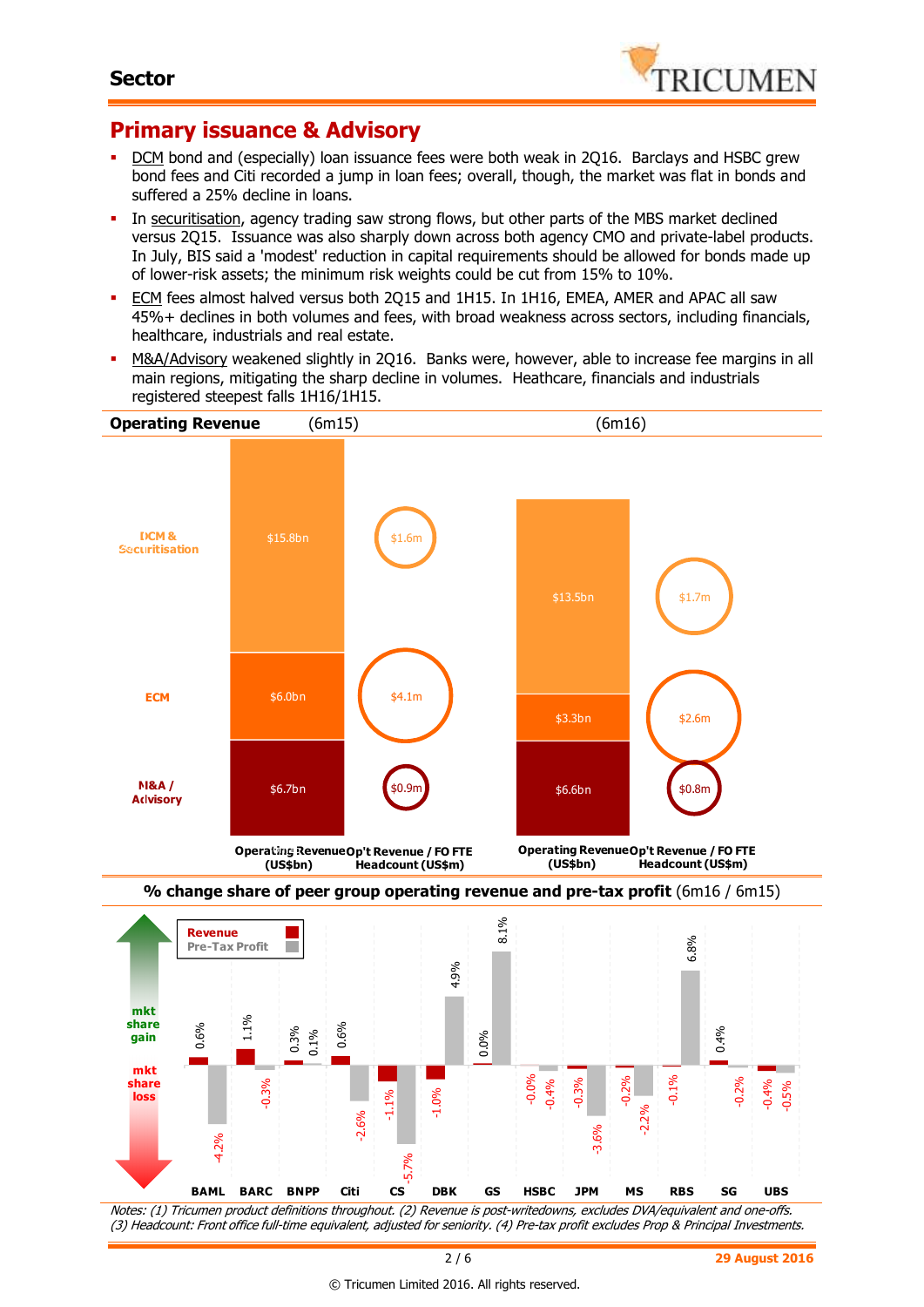#### **Sector**



#### **FICC**

- The overall revenue from FX declined slightly from 2Q15. Client flow opportunity weakened in spot (including eFX spot), options, USD/EUR, and LatAm. Russia and APAC were exceptions, with very strong y/y growth.
- Weakness in the European rates markets was to some extent balanced by steady US markets. The US muni markets bounced back to 2015 levels after a disappointing 1Q16.
- In credit, US high yield trading volumes were very strong in 2Q16 with levels almost double those of a year ago - and US high grade volumes were also up. The European credit markets, however, were significantly down despite improved margins. The 1H16 dropped sharply from 1H15.





Notes: (1) Tricumen product definitions throughout. (2) Revenue is post-writedowns, excludes DVA/equivalent and one-offs. (3) Headcount: Front office full-time equivalent, adjusted for seniority. (4) Pre-tax profit excludes Prop & Principal Investments.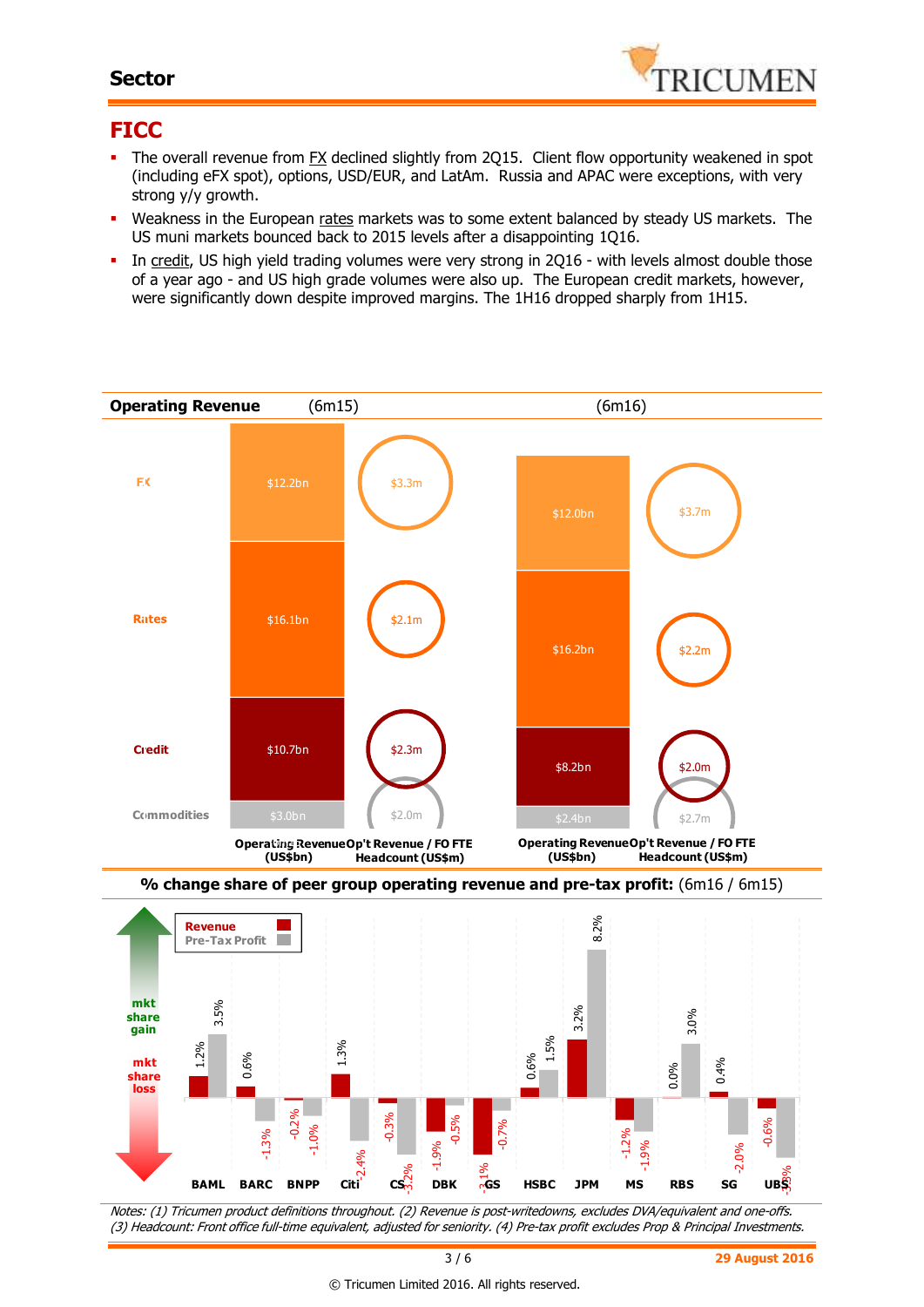#### **Sector**



## **Equities**

-0.06

- Cash equity markets in North America were flat compared to 2Q15 in the hi-touch segment, but electronic markets were down. In Europe, the reverse was true, with electronic markets outperforming comparably sluggish hi-touch markets. In June, dark pool volume across European venues reached \$100bn, the highest ever. In APAC ex-Japan cash equity markets stabilised versus 1Q16 but were significantly down on 2Q15, while in Japan the markets were broadly flat.
- Equity derivatives had a mixed quarter. Flow did well in EMEA and AMER, offsetting weakness in APAC, but structured products declined in all three regions.
- In prime services, securities lending volumes were down by almost 25% compared to 2015 although hedge fund assets under management were essentially flat.
- The 1H16 was characterised by a sharp slowdown in APAC. Cash and derivatives revenue dropped 40-50% versus 1H15, and prime services by c.20%. Consequently, banks are 'right-sizing': we estimate that banks in this report reduced their headcount by 350 staff in 1H16, equal to c.7% of total APAC regional equity headcount.



Notes: (1) Tricumen product definitions throughout. (2) Revenue is post-writedowns, excludes DVA/equivalent and one-offs. (3) Headcount: Front office full-time equivalent, adjusted for seniority. (4) Pre-tax profit excludes Prop & Principal Investments. -6.2% **UBS** -0.08 **BAML BARC BNPP Citi CS DBK GS HSBC JPM MS RBS SG UBS**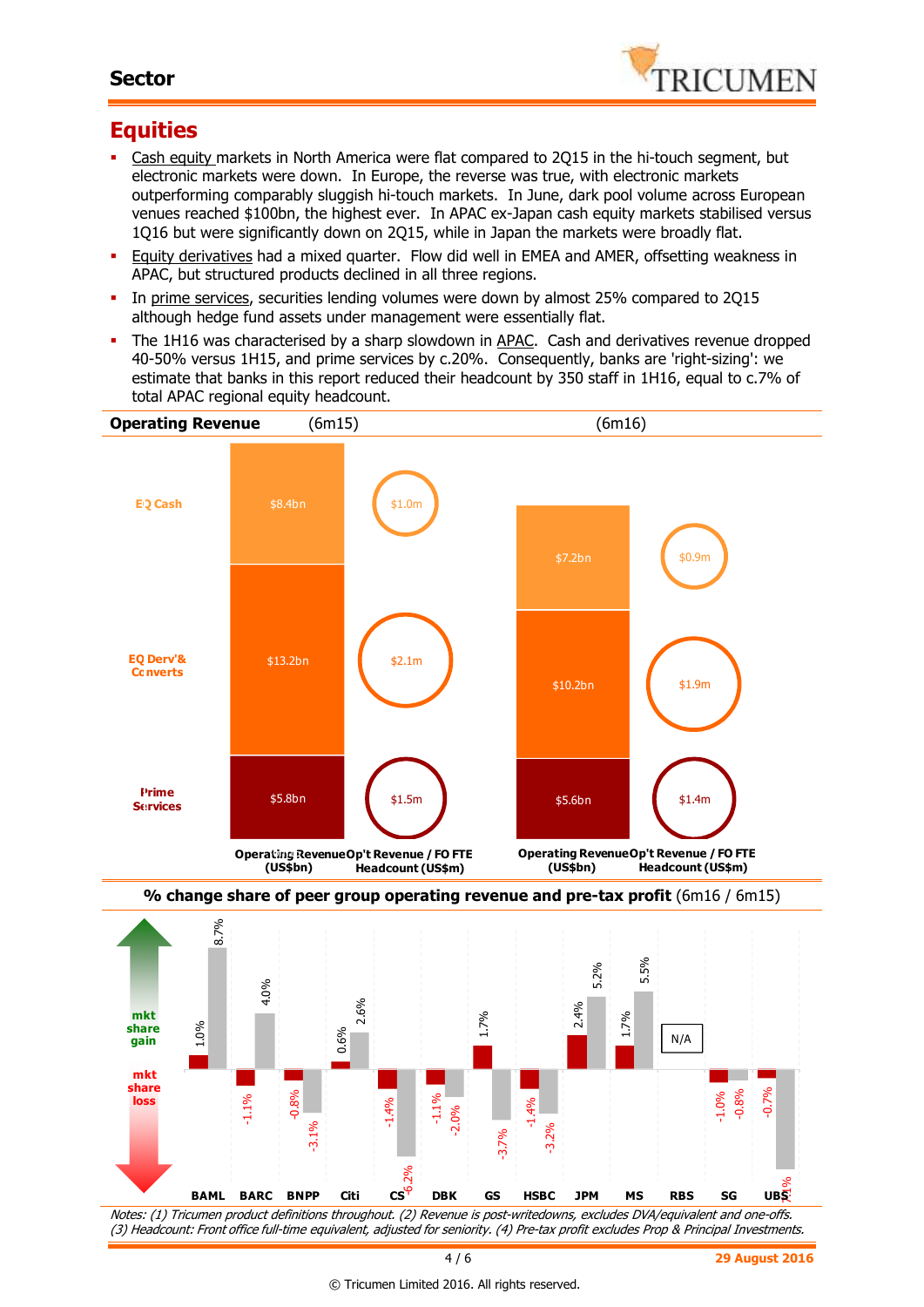## **Revenue dynamics**

|                               | BAML | <b>BARC</b> | <b>BNPP</b> | Citi | CS                      | <b>DBK</b> | GS | <b>HSBC</b>   | <b>JPM</b> | <b>MS</b> | <b>RBS</b> | SG  | <b>UBS</b> | <b>Top 25%</b> | Bottom 25% |
|-------------------------------|------|-------------|-------------|------|-------------------------|------------|----|---------------|------------|-----------|------------|-----|------------|----------------|------------|
| <b>Capital Markets: Total</b> | ⇑    | ➡           | ⇩           | ⇧    | ⊕                       | ⇩          | ⊕  | ⇨             | 슙          | ⊕         | ⇨          | ⇨   | ⇩          | $-9%$          | $-23%$     |
| Primary                       | ⇨    | ⇧           | ⇧           | ⇨    | $\overline{\mathbf{u}}$ | ⇩          | ⇨  | $\Rightarrow$ | ⇩          | ⊕         | ⇩          | ⇮   | ⊕          | $-13%$         | $-25%$     |
| <b>DCM Bonds</b>              | ⊕    | ⇨           | ⇨           | ⊕    | ⇨                       | ⇩          | ⇧  | ⊕             | ⇩          | ⊕         | ⇨          | ⇧   | ⇧          | $+1%$          | $-22%$     |
| DCM Loans                     | ⇨    | ⇨           | ⊕           | ⇑    | ⇧                       | ⇨          | ⇧  | ⊕             | ⇩          | ⊕         | ⇩          | ⇨   | ⊕          | $+3%$          | $-15%$     |
| Securitisation                | ⇨    | 企           | ⇨           | ⇧    | ⊕                       | ⇩          | ✿  | ⇨             | ⇩          | ⊕         | ⇩          | ⇨   | ⊕          | $-11%$         | $-27%$     |
| <b>ECM</b>                    | ⇩    | ⇨           | ✿           | ⇩    | ⇨                       | ⊕          | ⊕  | ⇧             | ⇨          | ⇩         | N/M        | ⇧   | ⊕          | $-30%$         | $-47%$     |
| M&A / Advisory                | ⇨    | ⇨           | ⊕           | ⊕    | ⇧                       | ⊕          | ⇩  | ⊕             | ⇮          | 企         | N/M        | ⇨   | ⇩          | $-1%$          | $-14%$     |
| Sales & Trading               | ⇑    | ⇨           | ⊕           | ⇑    | ⊕                       | ⇩          | ⊕  | ⇨             | ⇧          | ⊕         | ⇨          | ⇨   | ⊕          | $-4%$          | $-21%$     |
| <b>FX</b>                     | ⇩    | ⊕           | ⊕           | ⇨    | ⇨                       | ⊕          | ⇩  | ⇨             | ✿          | ⇧         | 合          | ⇨   | ⊕          | $+4%$          | $-11%$     |
| Rates                         | ⇑    | ⇩           | ⇨           | ⇨    | ⊕                       | ⇩          | ⊕  | ⇮             | ⇧          | ⊕         | ⇨          | ⇨   | ⊕          | $+5%$          | $-13%$     |
| Credit                        | ⇑    | ⇑           | ⇨           | ⇨    | ⇩                       | ⇩          | ⊕  | ⊕             | ⇨          | N/M       | ⇩          | ⇑   | ⊕          | $+0\%$         | $-31%$     |
| Commodities                   | ⇨    | ⊕           | ⇩           | ⇑    | N/M                     | ⇩          | ⊕  | ⇨             | ⇨          | ⊕         | N/M        | ⇧   | ⇑          | $-7%$          | $-29%$     |
| EQ Cash                       | ⇨    | ⇩           | ⇑           | ⊕    | ⇩                       | ⇩          | ⇮  | ⊕             | 合          | ⇨         | N/M        | ⇨   | ⊕          | $-7%$          | $-23%$     |
| EQ Derv & Converts            | ⇨    | ⊕           | ⊕           | ⇑    | ⊕                       | ⊕          | ⇨  | ⊕             | ⇮          | 企         | N/M        | ⊕   | ⇨          | $-4%$          | $-38%$     |
| <b>Prime Services</b>         | ⇨    | ⊕           | ⇨           | ⇧    | ⊕                       | ⇩          | ⇨  | ⊕             | 슙          | ⊕         | N/M        | ⇧   | ⊕          | $+2%$          | $-8%$      |
| Prop Trading                  | N/M  | ⊕           | ⇨           | N/M  | ⇧                       | N/M        | ⊕  | ⇧             | ⇩          | N/M       | N/M        | N/M | N/M        | $-25%$         | $-46%$     |
| <b>Principal Investments</b>  | N/M  | N/M         | N/M         | N/M  | ⇨                       | ⊕          | ⊕  | N/M           | N/M        | ⇑         | N/M        | N/M | N/M        | $-23%$         | $-53%$     |

## **6m16 / 6m15** (Operating revenue, % change, US\$, Global Level 1)

#### 2Q16 / 2Q15 (Operating revenue, % change, US\$, Global Level 1)

|                               | <b>BAML</b>   | <b>BARC</b> | <b>BNPP</b> | Citi | CS       | <b>DBK</b> | GS | <b>HSBC</b> | <b>JPM</b> | <b>MS</b> | <b>RBS</b> | SG     | <b>UBS</b>    | <b>Top 25%</b> | Bottom 25% |
|-------------------------------|---------------|-------------|-------------|------|----------|------------|----|-------------|------------|-----------|------------|--------|---------------|----------------|------------|
| <b>Capital Markets: Total</b> | ⇑             | ⇩           | ⇨           | ⇨    | ⊕        | ⊕          | ⇨  | ⊕           | ⇧          | ⇨         | ⇧          | ⊕      | ⊕             | $+4%$          | $-12%$     |
| Primary                       | ⇨             | ⇧           | ⇧           | ⇨    | ⊕        | ⊕          | ⇨  | ⊕           | ⇨          | ⇩         | ⊕          | ⇧      | ⊕             | $-4%$          | $-23%$     |
| <b>DCM Bonds</b>              | ⇨             | ⇨           | ⊕           | ⇨    | ⇑        | ⇩          | ⊕  | ⊕           | ⊕          | ⇩         | ⇧          | ⇨      | ⇑             | $+15%$         | $-5%$      |
| <b>DCM Loans</b>              | ⊕             | ⇨           | ⇨           | ⇑    | 仆        | ⇑          | ⊕  | ⊕           | ⇨          | ⇩         | ⇩          | ⇨      | ⊕             | $+6%$          | $-12%$     |
| Securitisation                | ⇨             | ⇑           | ⇨           | ⇩    | ⇩        | ⇩          | ⇑  | ⊕           | ⇧          | ⇨         | ⊕          | ⇨      | ⊕             | $+6%$          | $-21%$     |
| <b>ECM</b>                    | ⊕             | ⊕           | ⇧           | ⇨    | ⇨        | ⇩          | ⊕  | ⇧           | ⇨          | ⇩         | N/M        | ⇑      | ⊕             | $-27%$         | $-45%$     |
| M&A / Advisory                | ⇑             | ⇨           | ⇨           | ⊕    | ⇨        | ⊕          | ⇩  | ⊕           | ⇨          | ⇧         | N/M        | ⇮      | ⊕             | $+6%$          | $-9%$      |
| Sales & Trading               | ⇧             | ⊕           | ⇨           | ⇨    | ⇩        | ⊕          | ⇨  | ⊕           | ⇧          | ⇨         | ⇧          | ⊕      | ⇩             | $+7%$          | $-13%$     |
| <b>FX</b>                     | ⇨             | ⊕           | ⊕           | ⇩    | ⇑        | ⊕          | ⇨  | ⇨           | ⇧          | 合         | ⇩          | ⊕      | $\Rightarrow$ | $+19%$         | $+6%$      |
| Rates                         | $\Rightarrow$ | ⊕           | ⇧           | ⇨    | ⇩        | ⇩          | ⇩  | ⊕           | ⇮          | ⇩         | ⇧          | ⇩      | ⇩             | $+17%$         | $-1%$      |
| Credit                        | ⇧             | ⇨           | ⊕           | ⊕    | л        | ⊕          | ⇨  | ⇨           | ⇧          | ⇧         | ⇑          | ⇩      | ⇑             | $+26%$         | $+4%$      |
| Commodities                   | ⇨             | ⊕           | ⇩           | ⇨    | г<br>N/M | ⇩          | ⊕  | ⊕           | ⇨          | ⇧         | N/M        | ⇧      | ⇑             | $+3%$          | $-22%$     |
| EQ Cash                       | ⇑             | ⊕           | ⇨           | ⇨    | ⇩        | ⊕          | ⇑  | ⊕           | 合          | ⇨         | N/M        | ⇩      | ⊕             | $-6%$          | $-23%$     |
| EQ Derv & Converts            | ⇧             | ⊕           | ⇨           | ⇑    | ⊕        | ⇩          | ⇑  | N/M         | ⇨          | ⇨         | N/M        | ⊕      | ⊕             | $+2%$          | $-34%$     |
| <b>Prime Services</b>         | $\Rightarrow$ | ⊕           | ⇧           | ⇨    | ⇩        | ⇩          | ⇩  | ⊕           | ⇧          | ⇨         | N/M        | ⇑      | ⊕             | $+3%$          | $-5%$      |
| Prop Trading                  | N/M           | ⊕           | ⊕           | N/M  | ⇨        | N/M        | ⇑  | ⊕           | ⇩          | N/M       | N/M        | ×<br>⇨ | N/M           | $-3%$          | $-64%$     |
| <b>Principal Investments</b>  | N/M           | N/M         | N/M         | N/M  | ⇑        | ⊕          | ⇨  | ⇑           | N/M        | N/M       | N/M        | N/M    | N/M           | $-24%$         | $-61%$     |

Source: Tricumen. Notes: (1) Tricumen product definitions throughout. (2) Arrows show % change in revenue vs peers. Up- /down-arrows: top-/bottom-quartile. (3) Revenue is post-writedowns, excludes DVA/equivalent and one-offs, as described in the Company Section.